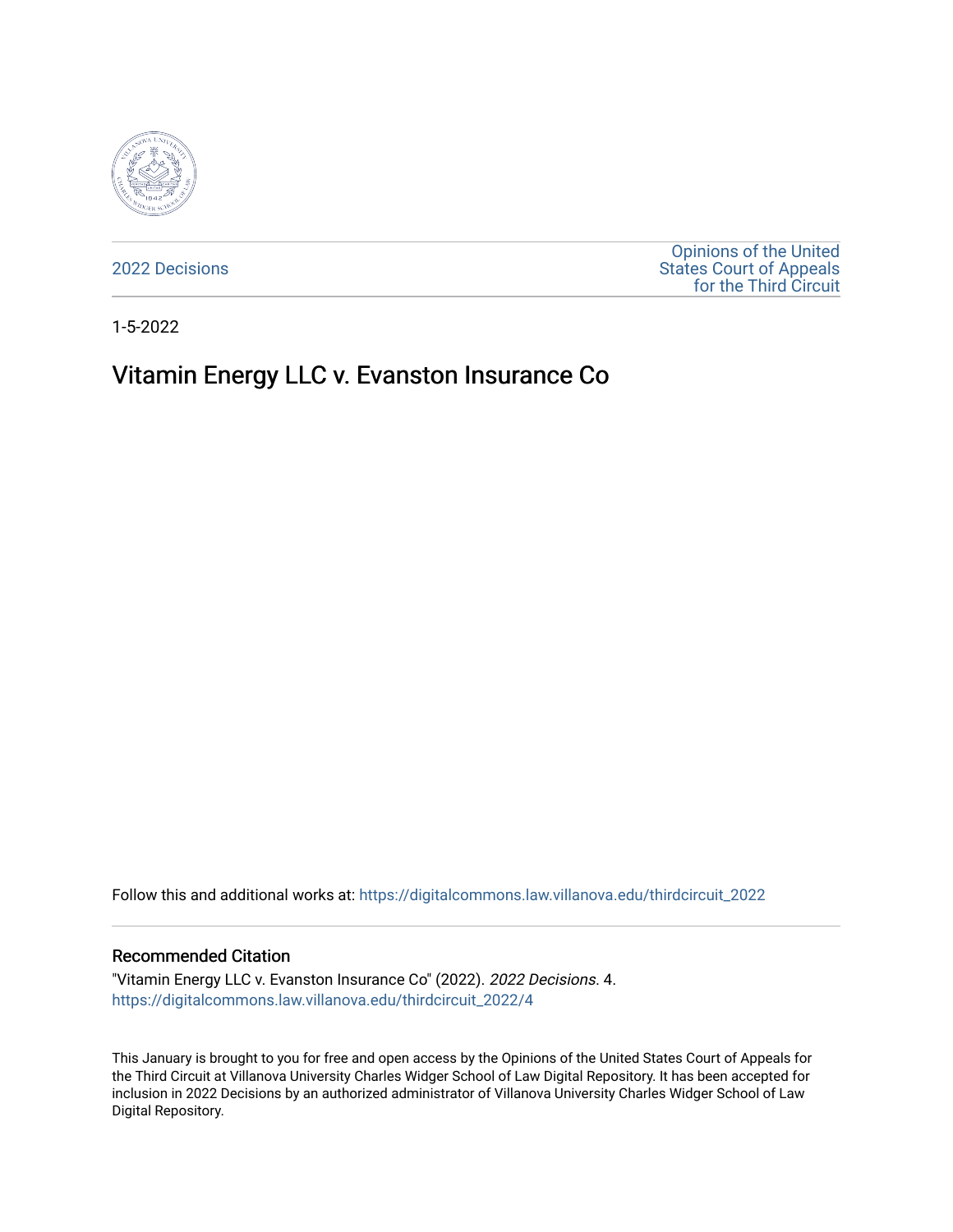## **PRECEDENTIAL** UNITED STATES COURT OF APPEALS FOR THE THIRD CIRCUIT

No. 20-3461 \_\_\_\_\_\_\_\_\_\_\_\_\_

\_\_\_\_\_\_\_\_\_\_\_\_\_

VITAMIN ENERGY, LLC, Appellant

v.

EVANSTON INSURANCE COMPANY \_\_\_\_\_\_\_\_\_\_\_\_\_\_\_

On Appeal from the United States District Court for the Eastern District of Pennsylvania (D.C. No. 2-19-cv-03672) District Judge: Honorable Joel H. Slomsky

\_\_\_\_\_\_\_\_\_\_\_\_\_\_\_

Argued September 21, 2021

Before: JORDAN, PORTER, and RENDELL, *Circuit Judges*

> (Filed: January 5, 2022) \_\_\_\_\_\_\_\_\_\_\_\_\_\_\_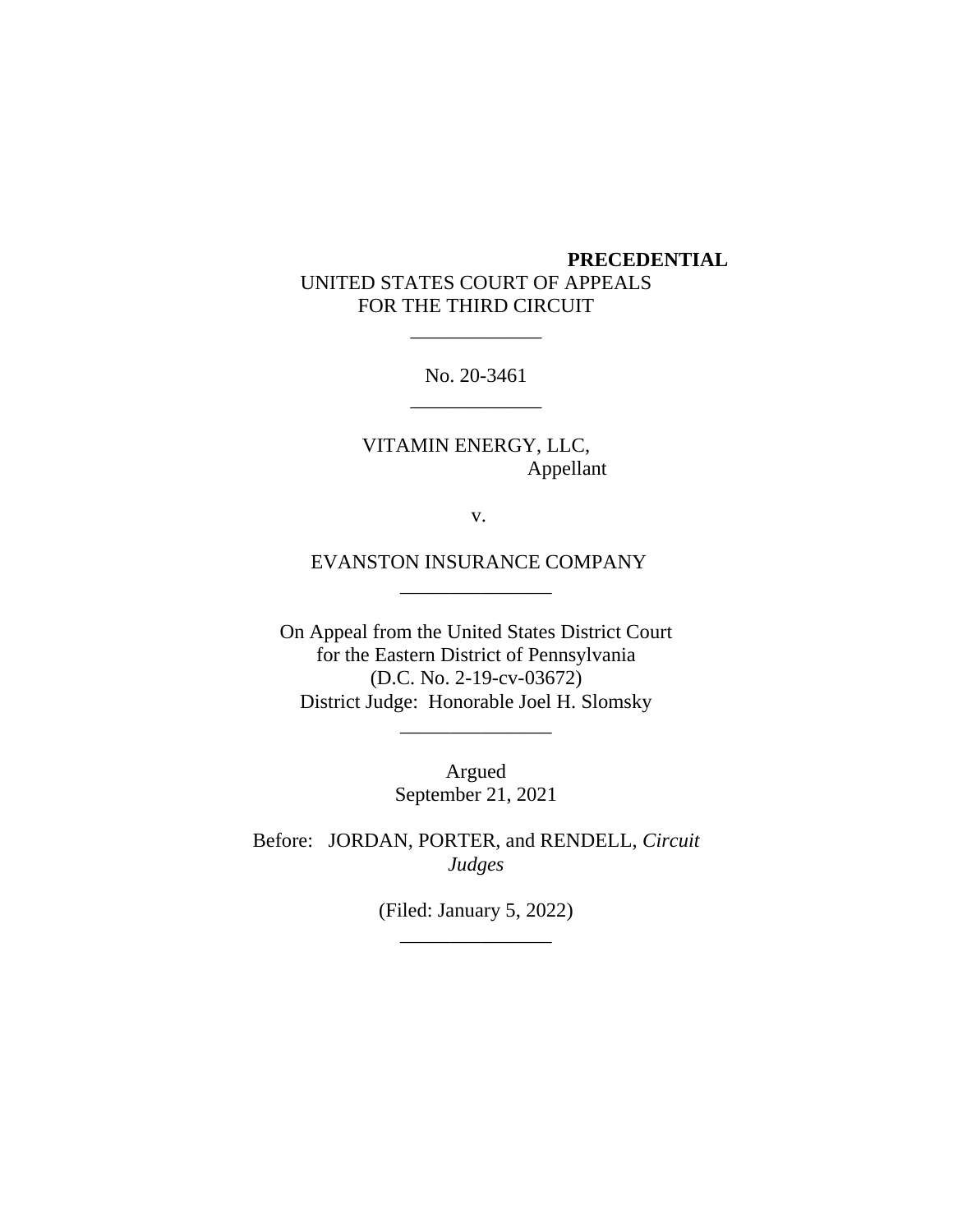Patrick K. Gibson Ippoliti Law Group 1225 N. King Street – Suite 900 Wilmington, DE 19801

George Schooff [ARGUED] 18530 Mack Avenue – Suite 481 Grosse Point Farms, MI 48236 *Counsel for Appellant*

Michael E. DiFebbo, Jr. [ARGUED] Gavin Fung Kennedys CMK 1600 Market Street – Suite 1410 Philadelphia, PA 19103 *Counsel for Appellee*

> OPINION OF THE COURT \_\_\_\_\_\_\_\_\_\_\_\_\_\_\_

\_\_\_\_\_\_\_\_\_\_\_\_\_\_

JORDAN, *Circuit Judge*.

Pennsylvania law imposes on insurers a broad duty to defend lawsuits brought against those they insure. Vitamin Energy, LLC, obtained a policy from Evanston Insurance Company and was subsequently sued by a competitor, the owners of the 5-hour Energy brand, for publishing certain comparative claims and infringing the 5-hour Energy mark in advertising and packaging. The District Court decided Evanston had no duty to defend. We think otherwise. An insured's burden to establish its insurer's duty to defend is light, and Vitamin Energy has carried it. Read liberally in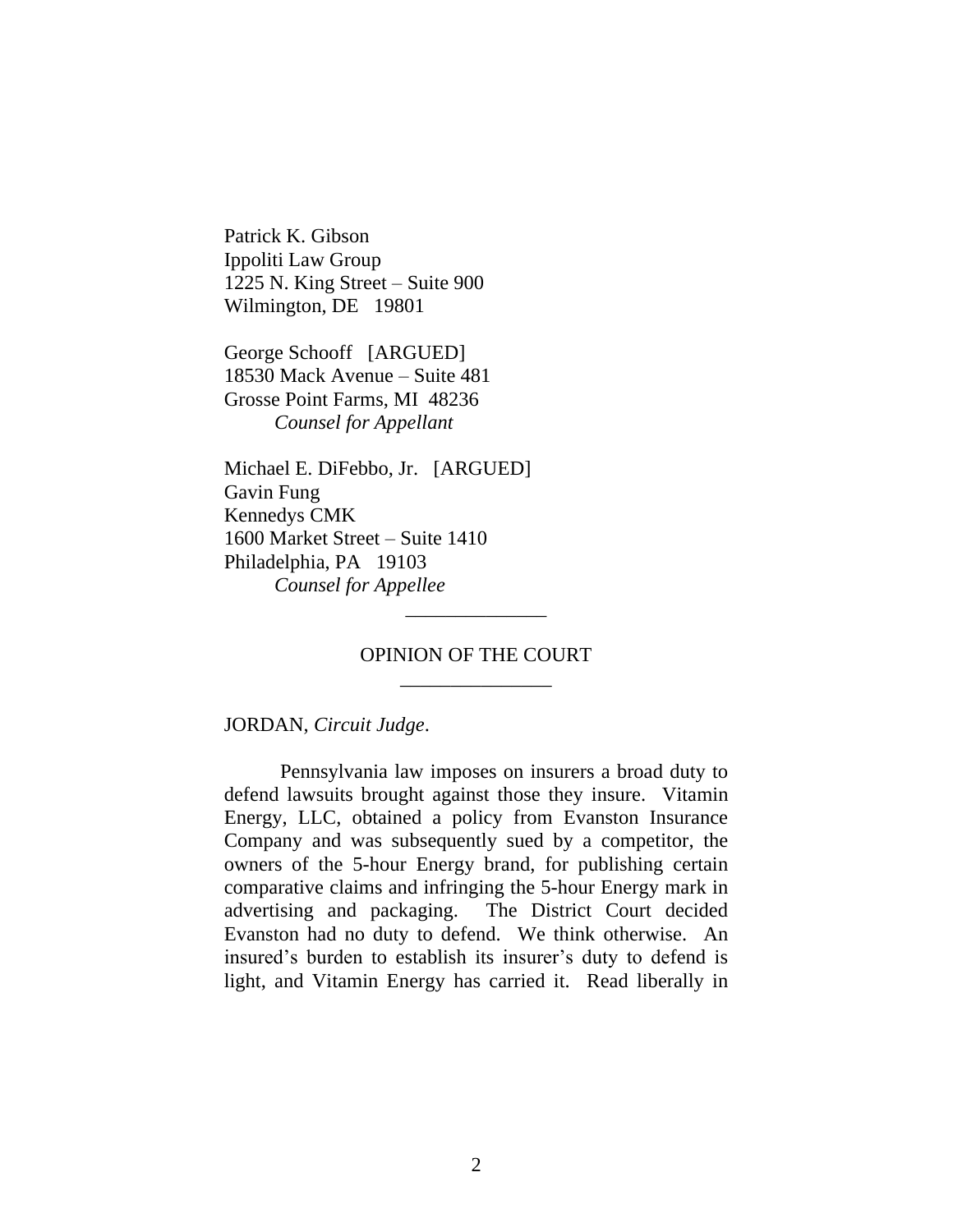favor of coverage, as is required, the 5-hour Energy complaint and the insurance policy impose on Evanston a duty to defend Vitamin Energy in the underlying suit, at least until there is no possibility that 5-hour Energy could prevail against Vitamin Energy on a claim covered by the policy. Likewise, the coverage exclusions raised by Evanston are construed in favor of coverage, and we cannot say, at this point, that they eliminate the duty to defend. Accordingly, we will vacate and remand.

## **I. BACKGROUND**

## **A. The Underlying 5-hour Energy Lawsuit Against Vitamin Energy**

This case stems from a separate lawsuit in which Vitamin Energy, the plaintiff-appellant here, is the defendant. In June 2019, Vitamin Energy was sued in the United States District Court for the Eastern District of Michigan by International IP Holdings, LLC, and Innovation Ventures, LLC, the owners of trademarks for 5-hour Energy liquid energy shots.<sup>1</sup> In that lawsuit, 5-hour Energy asserts claims against Vitamin Energy under the Lanham Act for trademark infringement, false designation of origin, false advertising, and trademark dilution. It also makes claims under Michigan law for trademark infringement, indirect trademark infringement, and unfair competition.

<sup>&</sup>lt;sup>1</sup> We refer herein to International IP Holdings, LLC, and Innovation Ventures, LLC, collectively and in the singular as "5-hour Energy."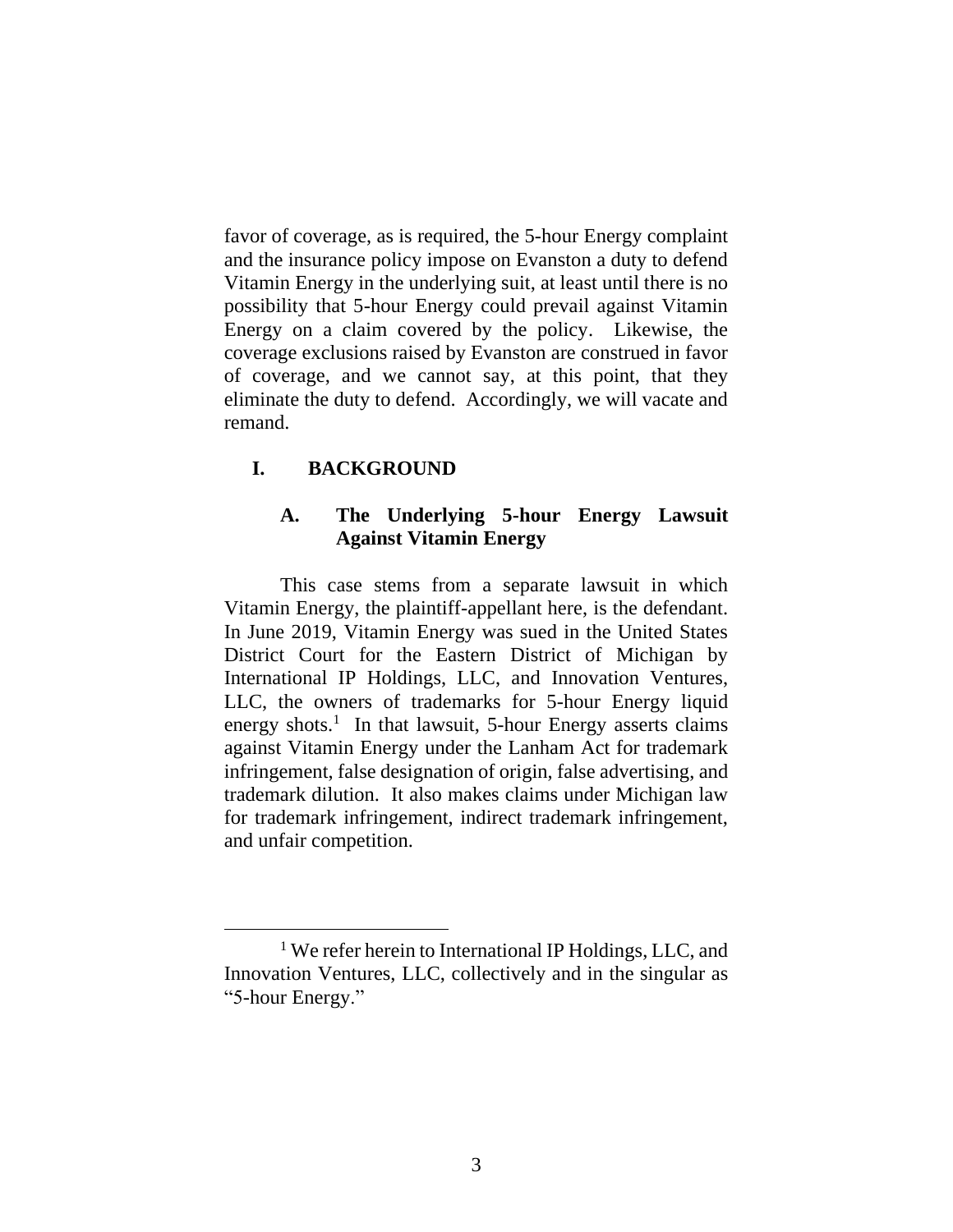Among the wrongs Vitamin Energy has allegedly committed is "false and misleading comparative advertising" about the benefits of Vitamin Energy's products relative to competing products, including 5-hour Energy's, as shown in the following chart from paragraph 40 of 5-hour Energy's complaint:

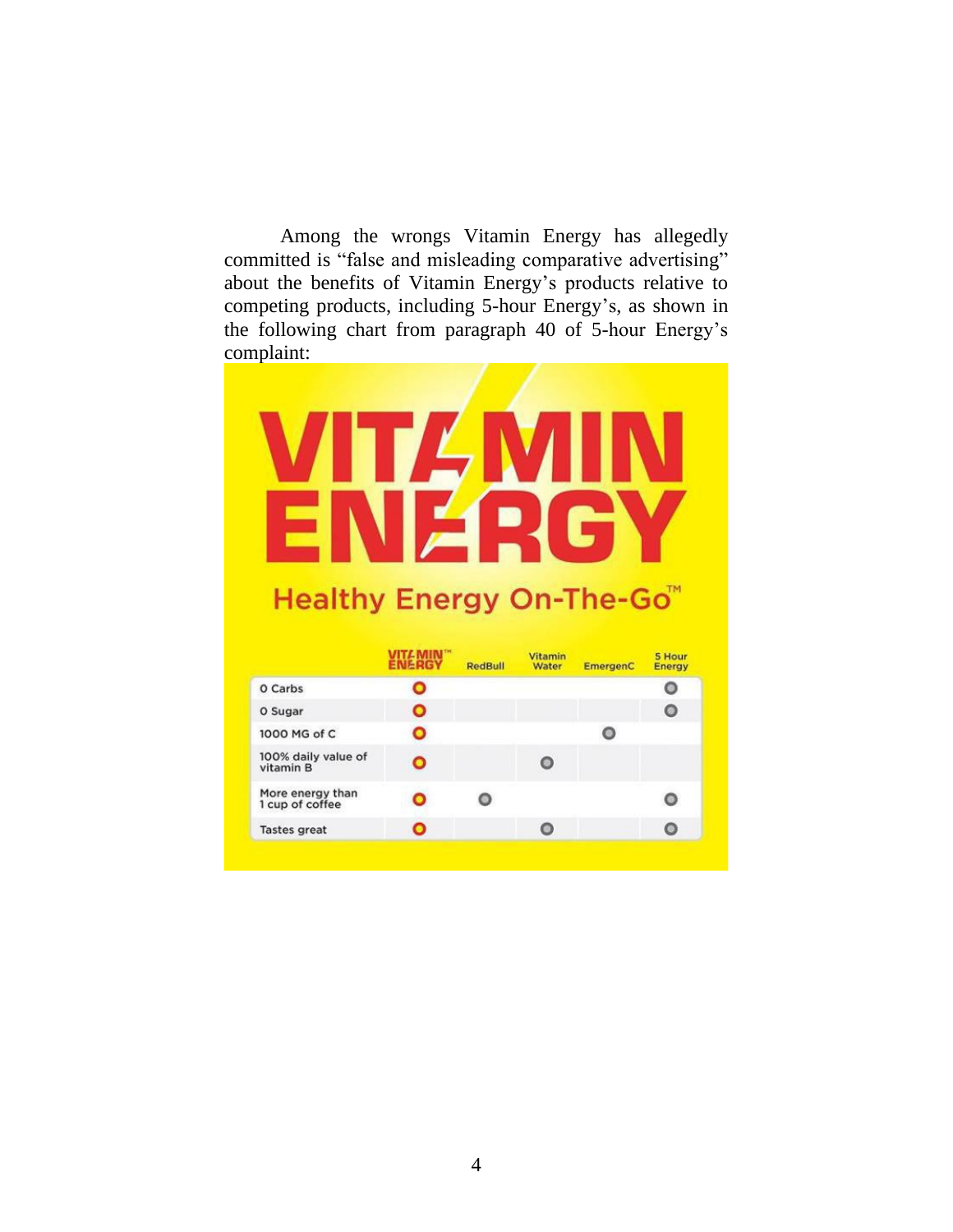(J.A. at 280-81  $\P$  40.)<sup>2</sup> According to paragraph 46 of the 5hour Energy complaint, the comparative advertisement is "literally false and/or misleading [and] has a tendency to deceive a substantial portion of consumers" in "represent[ing] that [Vitamin Energy's] products contain 1000 MG of Vitamin C and 100% Daily Value of Vitamin B[.]" (J.A. at 283  $\P$  46.)<sup>3</sup> And beyond that, the complaint alleges in paragraph 48 that the comparative advertisement "is intended to leave, and does leave, the false and/or misleading impression that, among other

<span id="page-5-0"></span>[Vitamin Energy] also advertises its products with a series of misleading and false statements in commerce, including false and misleading comparative advertising and claims that [Vitamin Energy's] Products provide steroidlike athletic performance enhancement. Examples are shown below[.]

 $(J.A. at 280-81 \text{ T }40.)$ 

<sup>3</sup> Paragraph 46 reads in full:

[Vitamin Energy's] representation that its products contain 1000 MG of Vitamin C and 100% Daily Value of Vitamin B is literally false and/or misleading, has a tendency to deceive a substantial portion of consumers, the intended audience, and actual audience, and has deceived a substantial portion of consumers, the intended audience, and the actual audience.

(J.A. at 283 ¶ 46.)

<sup>&</sup>lt;sup>2</sup> In addition to reproducing the chart, paragraph 40 includes other graphics and the following introductory language: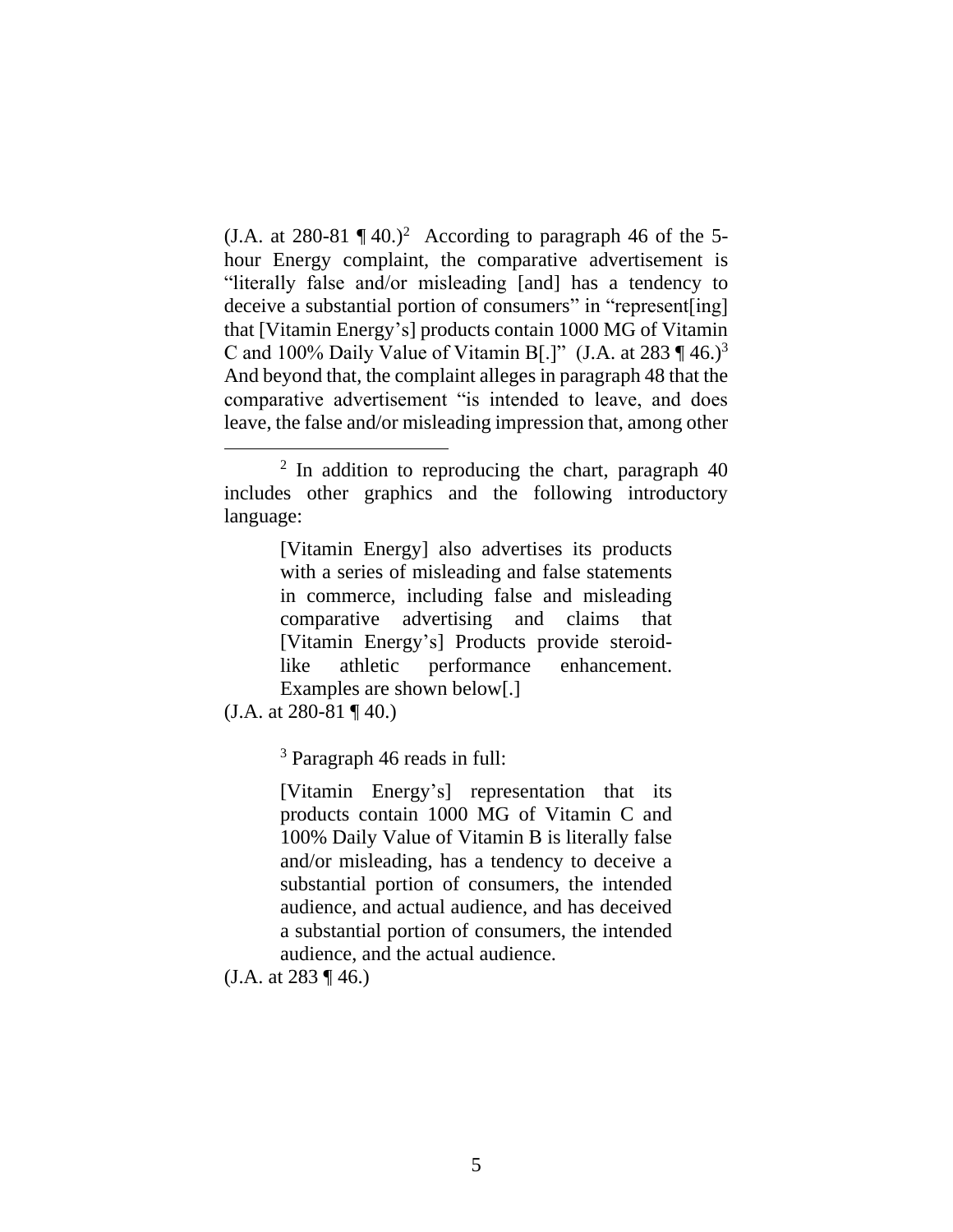things, all of [Vitamin Energy's] Products have 1000 MG of Vitamin C and more Vitamin B Vitamins than [5-hour Energy's] Products and that [Vitamin Energy's] Products are superior to other products in the market, including [5-hour Energy's] Products." (J.A. at 283  $\P$  48.)<sup>4</sup>

5-hour Energy also complains of another Vitamin Energy advertisement, one that promises steroid-like performance without the accompanying risks, with this text:

> <span id="page-6-0"></span>Many factors influence performance. VitaminEnergy® contains performanceenhancing supplements like Vitamin B12 that help in the production of red blood cells, caffeine to provide energy and CBD as an antiinflammatory. The synergy provided by these nutrients allow VitaminEnergy® to deliver improved performance without the use of harmful steroids or steroid-like compounds.

(J.A. at 283 ¶ 48.)

<sup>4</sup> Paragraph 48 reads in full:

<sup>[</sup>Vitamin Energy's] representation that its products contain 1000 MG of Vitamin C and 100% Daily Value of Vitamin B is intended to leave, and does leave, the false and/or misleading impression that, among other things, all of [Vitamin Energy's] Products have 1000 MG of Vitamin C and more Vitamin B Vitamins than [5-hour Energy's] Products and that [Vitamin Energy's] Products are superior to other products in the market, including [5-hour Energy's] Products.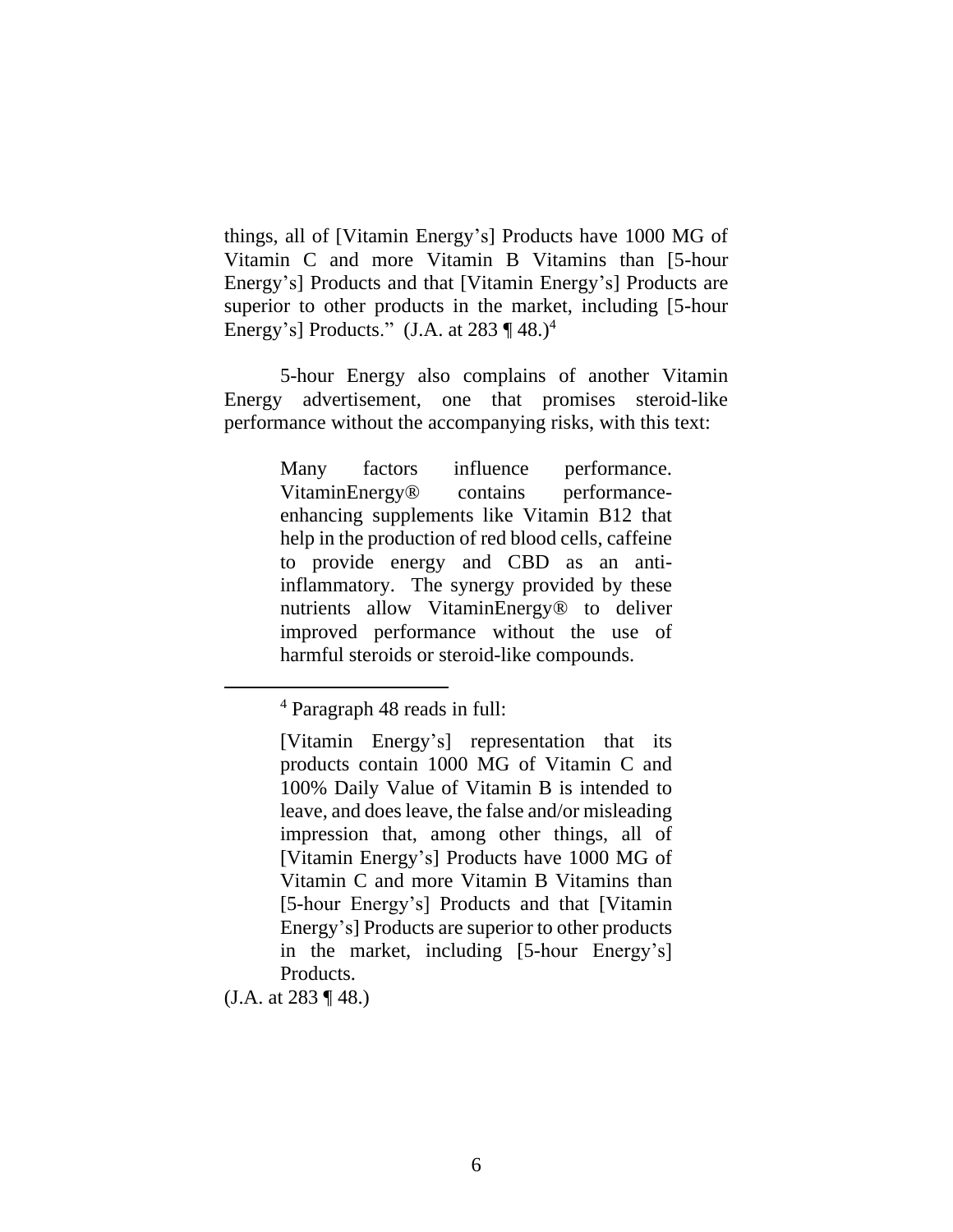(J.A. at 281 ¶ 40.) Like the complained-of comparative advertisement, those claims of "steroid-like" performance are, according to 5-hour Energy, false and misleading, and they deceive consumers.

Finally, 5-hour Energy alleges that Vitamin Energy uses a statement promoting the ability of its products to provide "up to 7 HOURS of Energy" and does so in language and stylized script that is confusingly similar to, and hence infringes on, 5 hour Energy's registered trademarks. (J.A. at 275-80.) 5-hour Energy offers a comparison of several of its products to the "7 HOURS of Energy" statement to make its point:

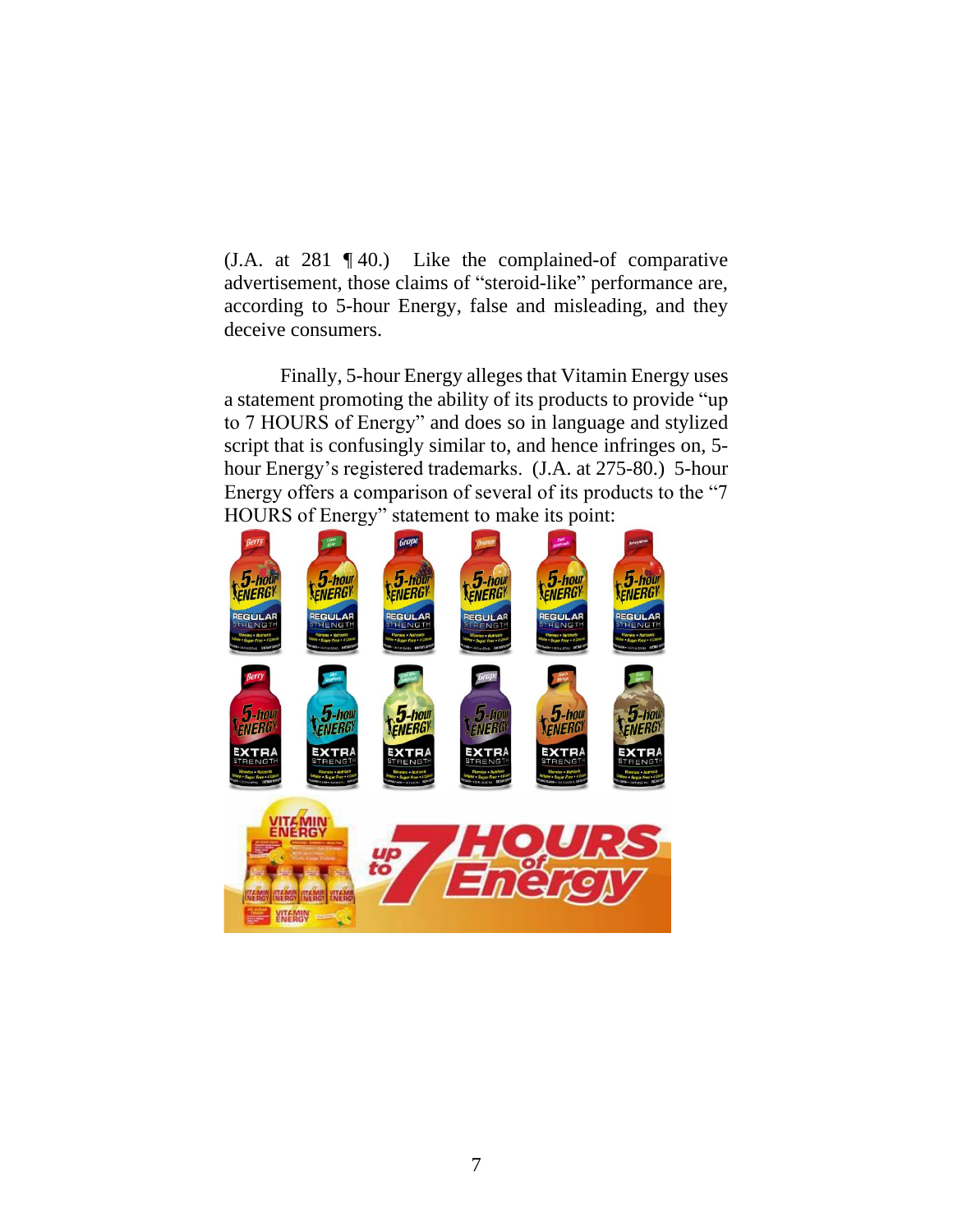(J.A. at 275 ¶ 22, 276-77 ¶ 29.)<sup>5</sup>

#### **B. Vitamin Energy's Lawsuit Against Evanston**

Vitamin Energy believes that the 5-hour Energy lawsuit is covered by its insurance policy with Evanston ("the Policy"). As detailed below, the Policy generally imposes on Evanston a duty to defend claims for an "Advertising Injury[,]" subject to certain coverage exclusions. (J.A. at 184-85.) A few days after 5-hour Energy filed its lawsuit, Vitamin Energy's insurance agent notified Evanston of the suit and requested coverage under the Policy. Evanston disclaimed coverage. It said that the 5-hour Energy complaint does not allege an Advertising Injury or any other injury covered by the Policy, and that, even if it did, certain coverage exclusions apply that excuse coverage.

After some further fruitless efforts to get Evanston to acknowledge coverage, Vitamin Energy took its insurer to court. Filing in the Pennsylvania Court of Common Pleas, it sought a declaratory judgment that the 5-hour Energy complaint alleges an Advertising Injury as defined by the Policy and that no coverage exclusions apply. It also asserted

<sup>&</sup>lt;sup>5</sup> In addition to reproducing the images of 5-hour Energy's products, paragraph 22 includes the following introductory language: "Examples of [5-hour Energy's] Products are shown below[.]" (J.A. at 275 ¶ 22.) In addition to reproducing the image of Vitamin Energy's products and slogan, paragraph 29 includes other versions of the same statement and the following introductory language: "Examples of [Vitamin Energy's] infringing, misleading, and confusingly similar marks are shown below[.]"  $(J.A. at 276-77 \text{ }^{\circ}\text{)}$  29.)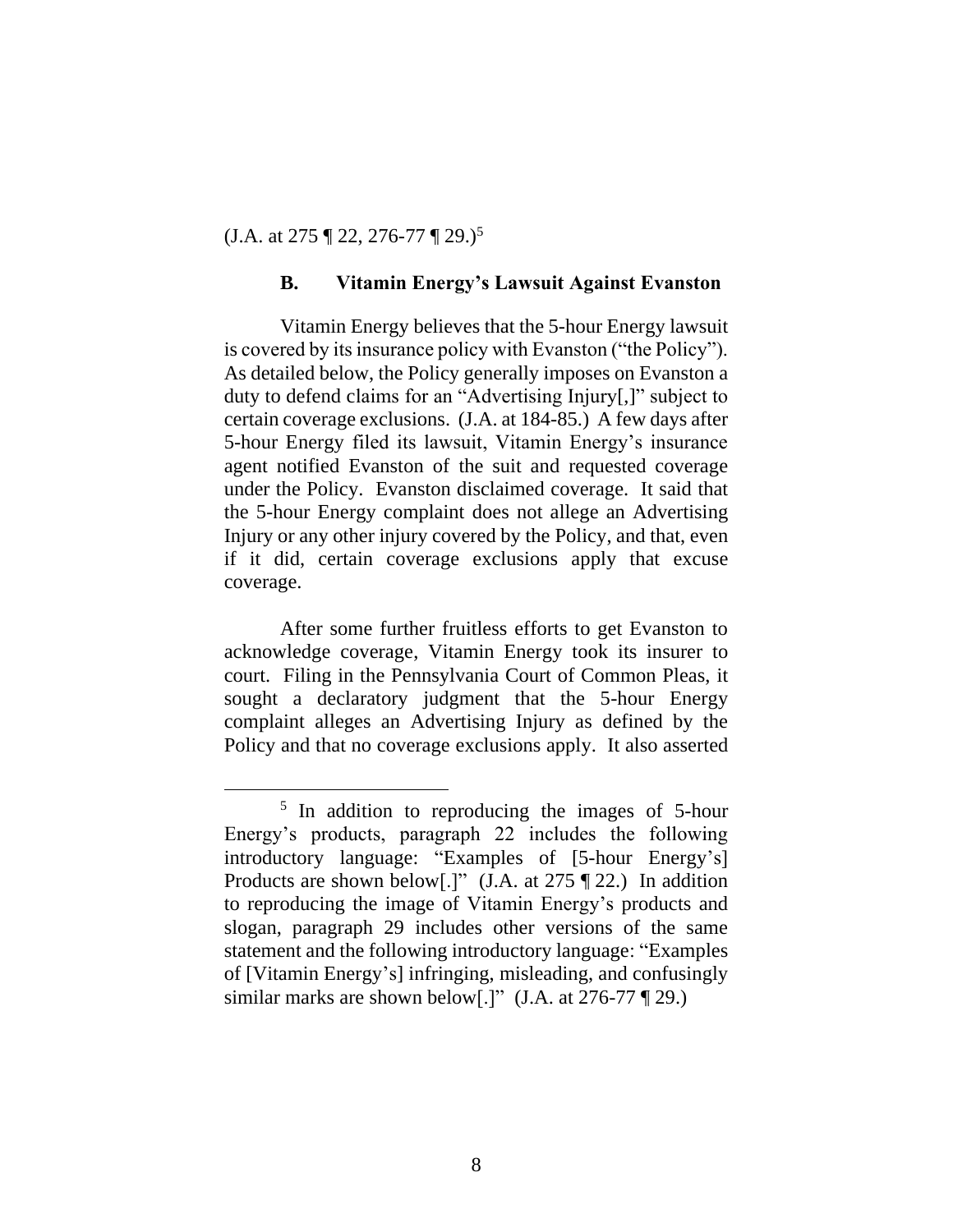a breach-of-contract claim and a claim of bad-faith denial of coverage under 42 Pa. Cons. Stat. § 8371. Evanston removed the case to the District Court, and Vitamin Energy then filed two amended complaints, which Evanston answered. After the parties cross-moved for judgment on the pleadings, the District Court granted Evanston's motion, holding that 5-hour Energy's complaint does not allege an Advertising Injury within the meaning of that term in the Policy.

Vitamin Energy has timely appealed.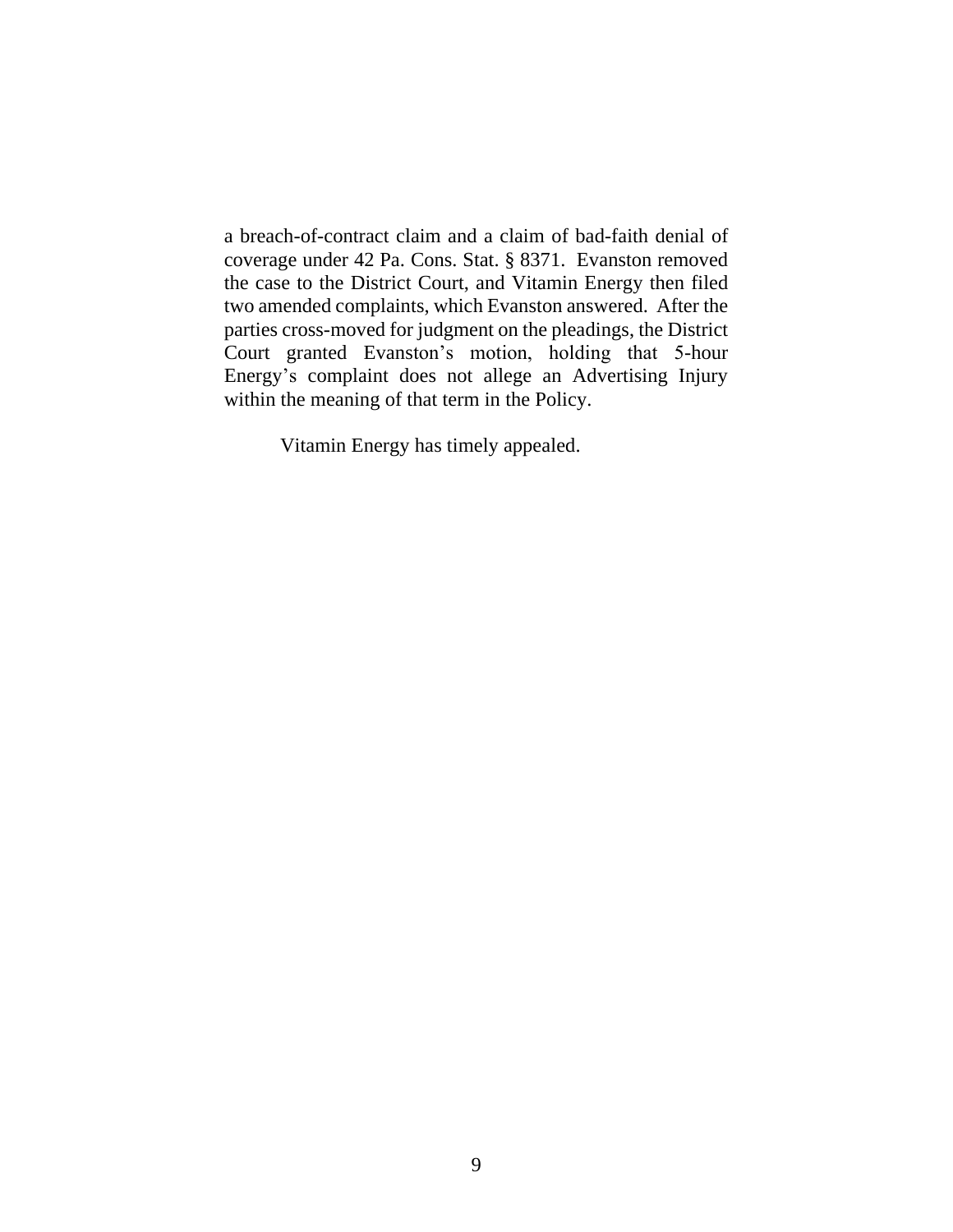#### **II. DISCUSSION<sup>6</sup>**

#### **A. Advertising Injury**

Under Pennsylvania law,<sup>7</sup> "[a]n insurer's duty to defend is broader than its duty to indemnify[.]" *Erie Ins. Exch. v. Moore*, 228 A.3d 258, 265 (Pa. 2020); *see also Am. & Foreign Ins. Co. v. Jerry's Sport Ctr., Inc.*, 2 A.3d 526, 541 (Pa. 2010) (observing that the duty to defend extends not only to "meritorious actions" but also to "groundless, false, or

<sup>7</sup> The parties do not dispute that Pennsylvania law applies to a determination of the scope of the Policy.

<sup>6</sup> The District Court had jurisdiction under 28 U.S.C. §§ 1332(a) and 1441. We have appellate jurisdiction pursuant to 28 U.S.C. § 1291. "A motion for judgment on the pleadings under Rule 12(c) is analyzed under the same standards that apply to a Rule 12(b)(6) motion." *Wolfington v. Reconstructive Orthopaedic Assocs. II PC*, 935 F.3d 187, 195 (3d Cir. 2019) (internal quotation marks and citation omitted). District courts "must view the facts presented in the pleadings and the inferences to be drawn therefrom in the light most favorable to the nonmoving party, and may not grant the motion unless the movant clearly establishes that no material issue of fact remains to be resolved and that [it] is entitled to judgment as a matter of law." *Id.* (internal quotation marks and citation omitted). We review that determination de novo. *Mid-Am. Salt, LLC v. Morris Cty. Coop. Pricing Council*, 964 F.3d 218, 226 (3d Cir. 2020). "[I]nterpretation of [an insurance policy] is a question of law over which we exercise plenary review." *Ramara, Inc. v. Westfield Ins. Co.*, 814 F.3d 660, 674 (3d Cir. 2016).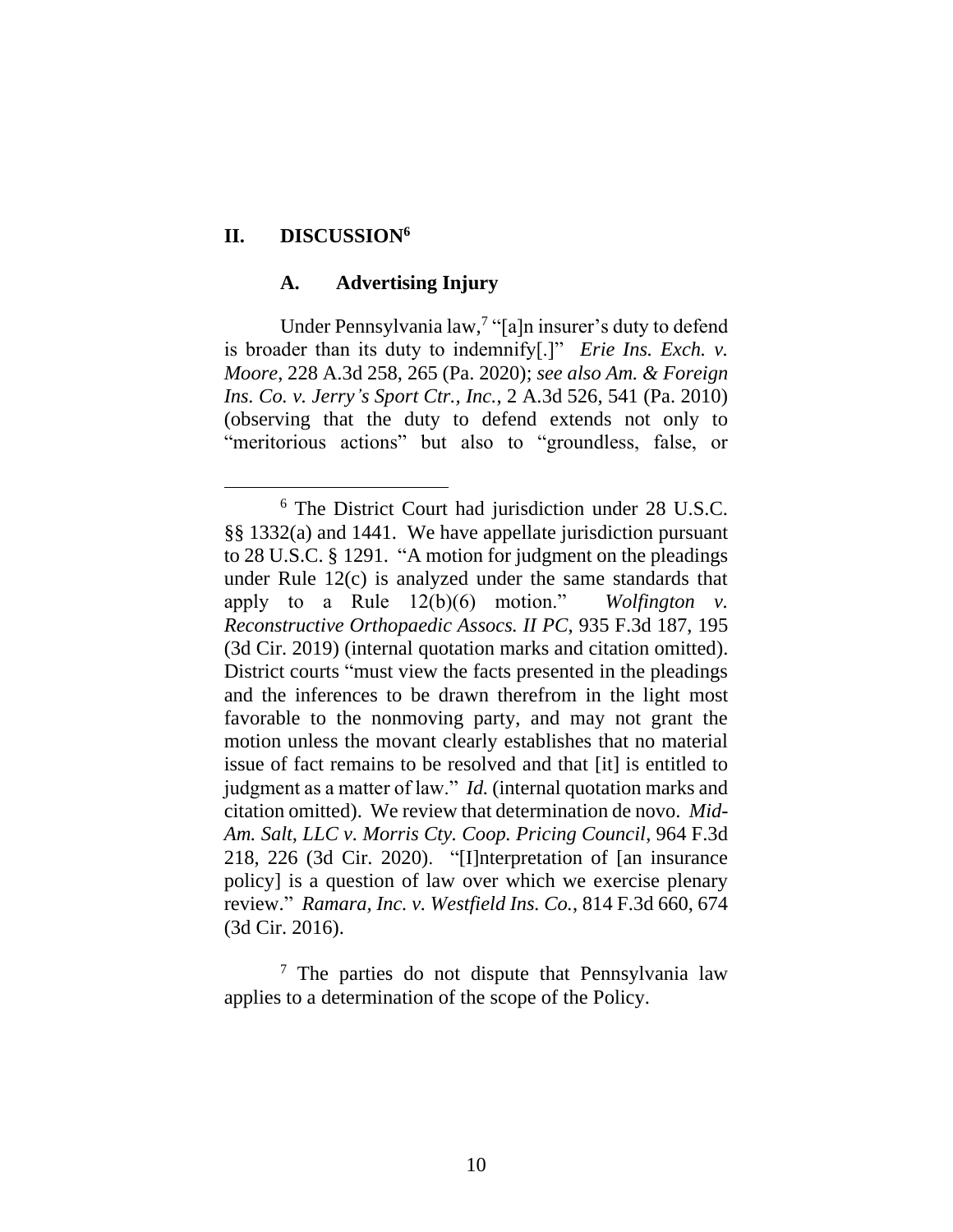fraudulent" ones). The duty to defend exists "if the factual allegations of the [underlying] complaint on its face encompass an injury that is actually or potentially within the scope of the policy." *Babcock & Wilcox Co. v. Am. Nuclear Insurers*, 131 A.3d 445, 456 (Pa. 2015) (citation omitted). "Whether a claim is potentially covered is answered by comparing the four corners of the insurance contract to the four corners of the [underlying] complaint." *Moore*, 228 A.3d at 265 (internal quotation marks and citation omitted). We must read the policy "as a whole" and construe terms according to their "plain meaning[.]" *Ramara, Inc. v. Westfield Ins. Co.*, 814 F.3d 660, 676 (3d Cir. 2016) (internal quotation marks and citation omitted). Although the insured bears the burden of establishing coverage, *Nationwide Mut. Ins. Co. v. Cosenza*, 258 F.3d 197, 206 (3d Cir. 2001) (applying Pennsylvania law), the underlying complaint's allegations are assumed to be true and are liberally construed in favor of coverage. *Ramara*, 814 F.3d at 673-74; *Moore*, 228 A.3d at 265.

Starting with "the four corners of the insurance contract[,]" *Moore*, 228 A.3d at 265 (citation omitted), the Policy here provides that Evanston "shall have the right and duty to defend and investigate any Claim to which coverage under this policy applies." (J.A. at 192.) One such covered claim is an "Advertising Injury[.]"<sup>8</sup> (J.A. at 184-85.) The Policy defines Advertising Injury as an injury "arising out of oral or written publication of material that libels or slanders …

<sup>8</sup> The Policy requires Evanston to pay "all sums in excess of the Deductible … which the Insured shall become legally obligated to pay as Damages as a result of Claims first made against the Insured … for … Advertising Injury[.]" (J.A. at 184.)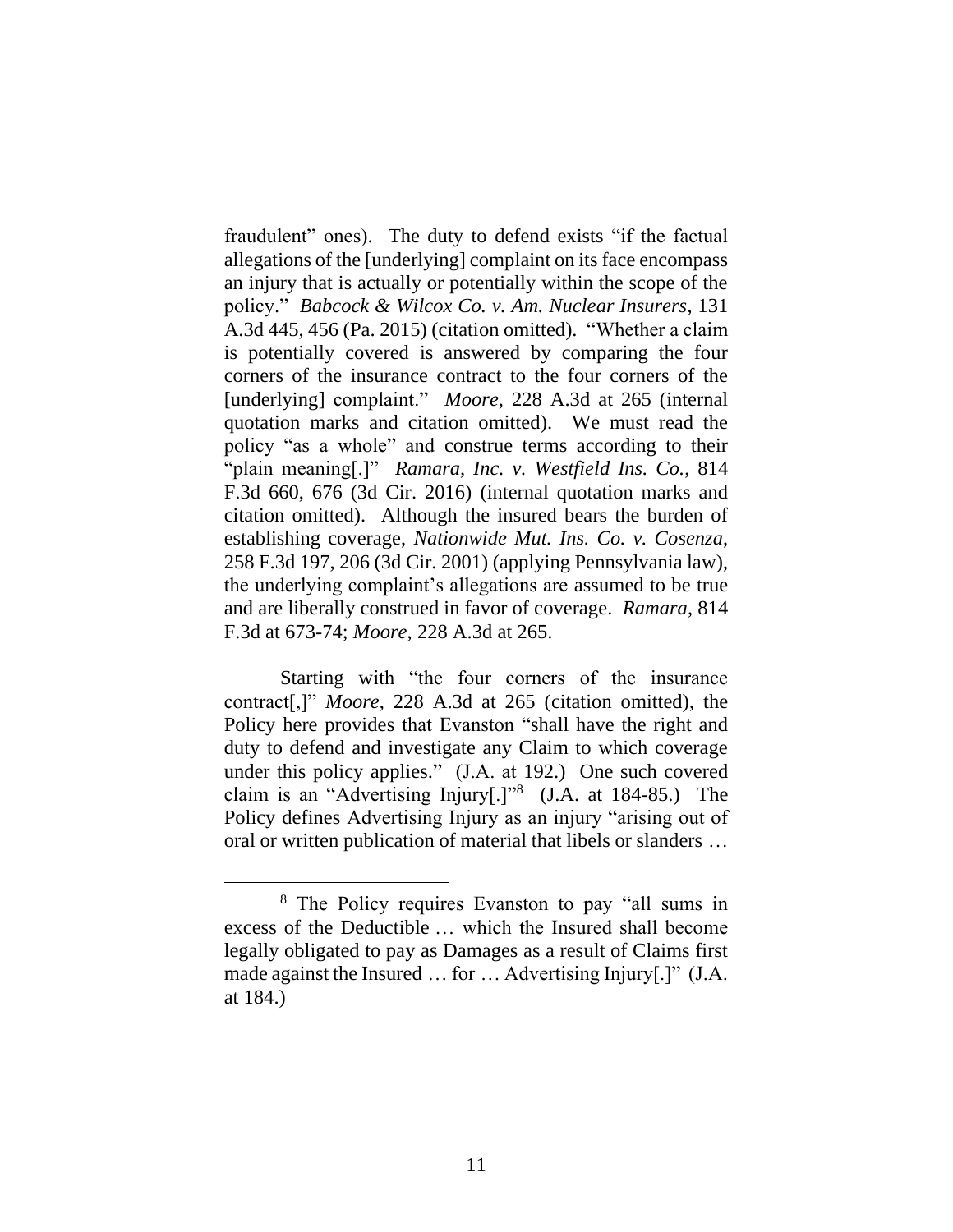a person's or organization's products, goods or operations or other defamatory or disparaging material, occurring in the course of the Named Insured's Advertisement." (J.A. at 185.) The parties here agree that the term "disparaging material," as used in the Policy, includes, at a minimum, an injurious false statement about another's goods. *See Pro Golf Mfg., Inc. v. Trib. Rev. Newspaper Co.*, 809 A.2d 243, 246 (Pa. 2002) (observing that "the publication of a disparaging statement concerning the business of another is actionable where[,]" in addition to other elements, "the statement is false" and "pecuniary loss does in fact result").<sup>9</sup>

Their disagreement lies in whether 5-hour Energy's complaint alleges that Vitamin Energy's comparative advertising contains a false or misleading statement about 5 hour Energy's products or only a falsehood about Vitamin Energy's own products. Vitamin Energy argues that 5-hour Energy's complaint includes an allegation that the comparative advertising asserts a falsehood about 5-hour Energy's products. That particular allegation is that Vitamin Energy's "representation that its products contain … 100% Daily Value of Vitamin B is intended to leave, and does leave, the false and/or misleading impression that, among other things, all of

<sup>9</sup> *See also Disparagement*, Black's Law Dictionary (10th ed. 2014) (defined, in torts context, as "false and injurious statement that discredits or detracts from the reputation of another's … product"). Because, as we explain, the agreed-upon minimum reach of the term "disparaging material" is sufficient to create a duty to defend Vitamin Energy in 5-hour Energy's lawsuit, we need not consider whether the parties intended to define the term more broadly.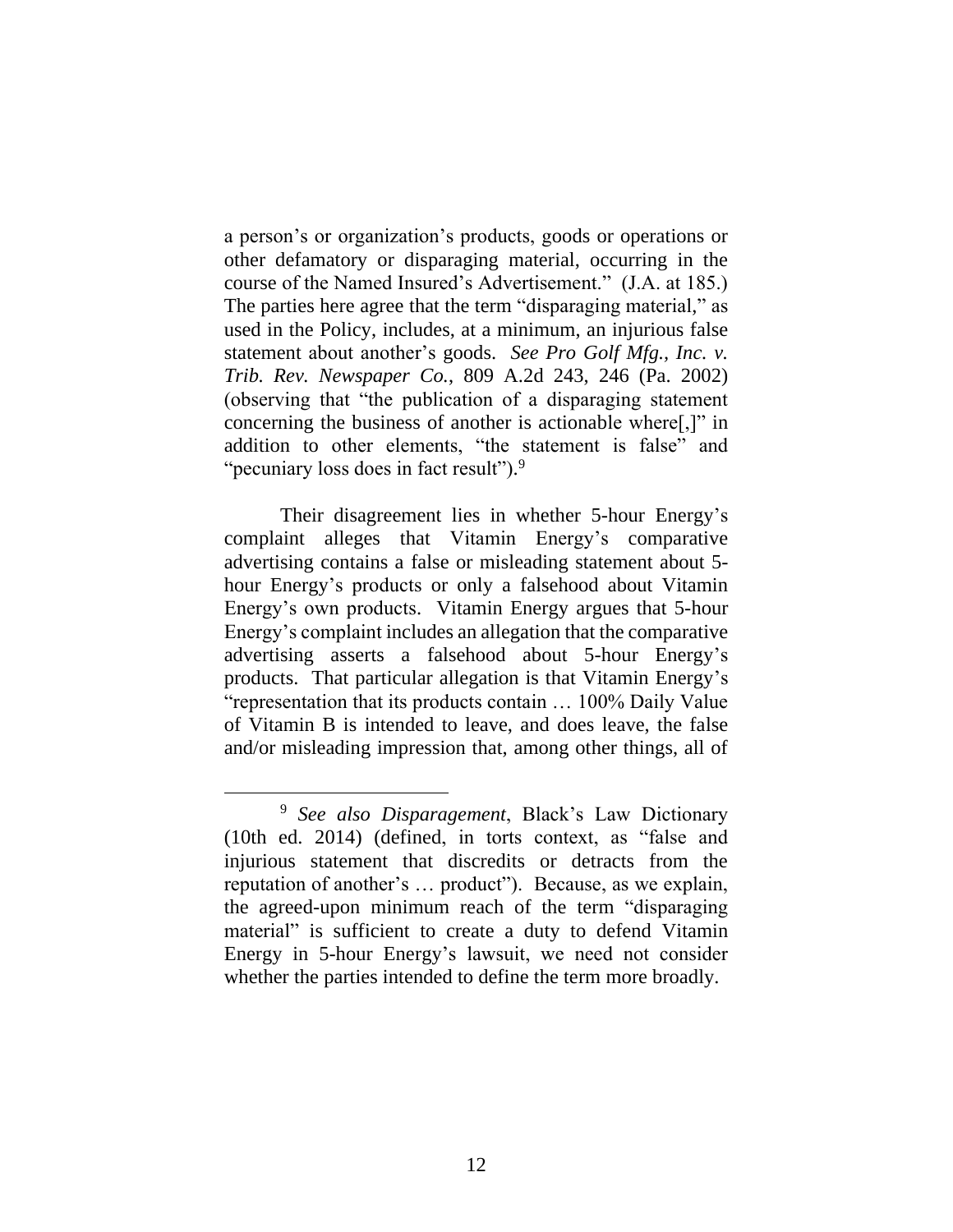[Vitamin Energy's] Products have … more Vitamin B Vitamins than [5-hour Energy's] Products[.]" (J.A. at 283 ¶ 48.) The focus of that allegation is the comparative chart referenced above, but it is also consistent with 5-hour Energy's other allegations in paragraph 48, as well as those in paragraph 46, of its complaint.<sup>10</sup> Evanston argues, however, that the allegation refers only to Vitamin Energy's products. Similarly, Evanston asserts that all other allegations in 5-hour Energy's complaint pertain only to Vitamin Energy's own products, such as the claim that Vitamin Energy's "representation that its products contain 1000 MG of Vitamin C … is literally false and/or misleading," because "the majority of [Vitamin Energy's] Products do not contain 1000 MG of Vitamin C and/or any Vitamin C at all."  $(J.A. at 283 \text{ }\mathbb{H} 46-47.)$ 

Regardless of what ingredients Vitamin Energy's products might have, the company itself has the better of this dispute. When construed liberally in favor of coverage, *Ramara*, 814 F.3d at 673, the allegations of the underlying 5 hour Energy complaint, including paragraphs 40 and 48, as well as paragraph 46, are best read as saying not only that Vitamin Energy's own products contain 100% of the daily recommended value of vitamin B, but also that 5-hour Energy's products do not. That latter representation is clearly about 5-hour Energy's products, not Vitamin Energy's, and 5 hour Energy asserts that it is false. The underlying complaint is thus distinguishable from the complaints at issue in cases relied upon by Evanston. *Cf. Frog, Switch & Mfg. Co. v. Travelers Ins. Co.*, 193 F.3d 742 (3d Cir. 1999) (concluding that the alleged advertising injury said nothing disparaging about the plaintiff's product, but that defendant merely used

<sup>10</sup> *See supra* notes [3](#page-5-0)[-4.](#page-6-0)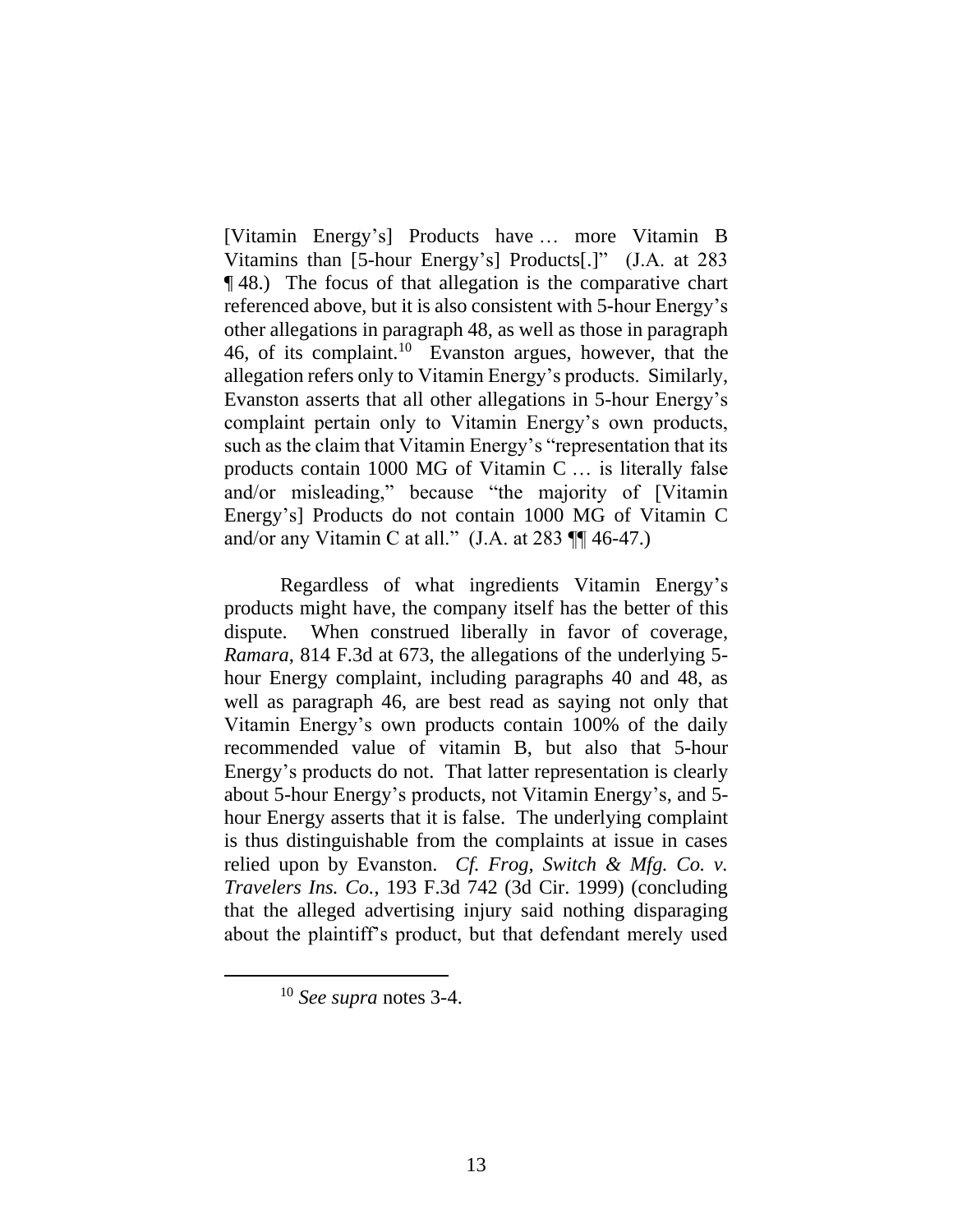plaintiff's good reputation to pass off its own goods). Put simply, the underlying complaints in those cases did not allege a false statement about a competitor's product, but 5-hour Energy's complaint did.

True, other allegations in 5-hour Energy's complaint pertain only to Vitamin Energy's statements about Vitamin Energy's own products. And, as noted above, the allegation that does pertain to 5-hour Energy's products also references the vitamin content of Vitamin Energy's products. But it goes further, making an allegedly false representation about the vitamin content of 5-hour Energy's products as well.<sup>11</sup> We cannot focus on the former and ignore the latter, for the underlying complaint need only contain "at least one allegation that falls within the scope of the policy's coverage [for] the duty to defend [to be] triggered[.]" *Leithbridge Co. v. Greenwich Ins. Co.*, 464 F. Supp. 3d 734, 739 (E.D. Pa. 2020)

<sup>&</sup>lt;sup>11</sup> Of course, had Vitamin Energy cabined its comparative advertising efforts to simple puffery, claims of relative superiority over other competitors, or claims about competitors that its competitors did not allege were false or misleading, then no duty to defend would arise because it is well established that such claims are not actionable. *See, e.g.*, *U.S. Healthcare, Inc. v. Blue Cross of Greater Phila.*, 898 F.2d 914, 922 (3d Cir. 1990) (explaining that "[m]ere puffing … is not actionable"); *see also* Restatement (Second) of Torts § 649 (Am. Law Inst. 1977) (providing that "[a] competitor is conditionally privileged to make an unduly favorable comparison of the quality of his own … things, with the quality of … competing … things … if the comparison does not contain false assertions of specific unfavorable facts").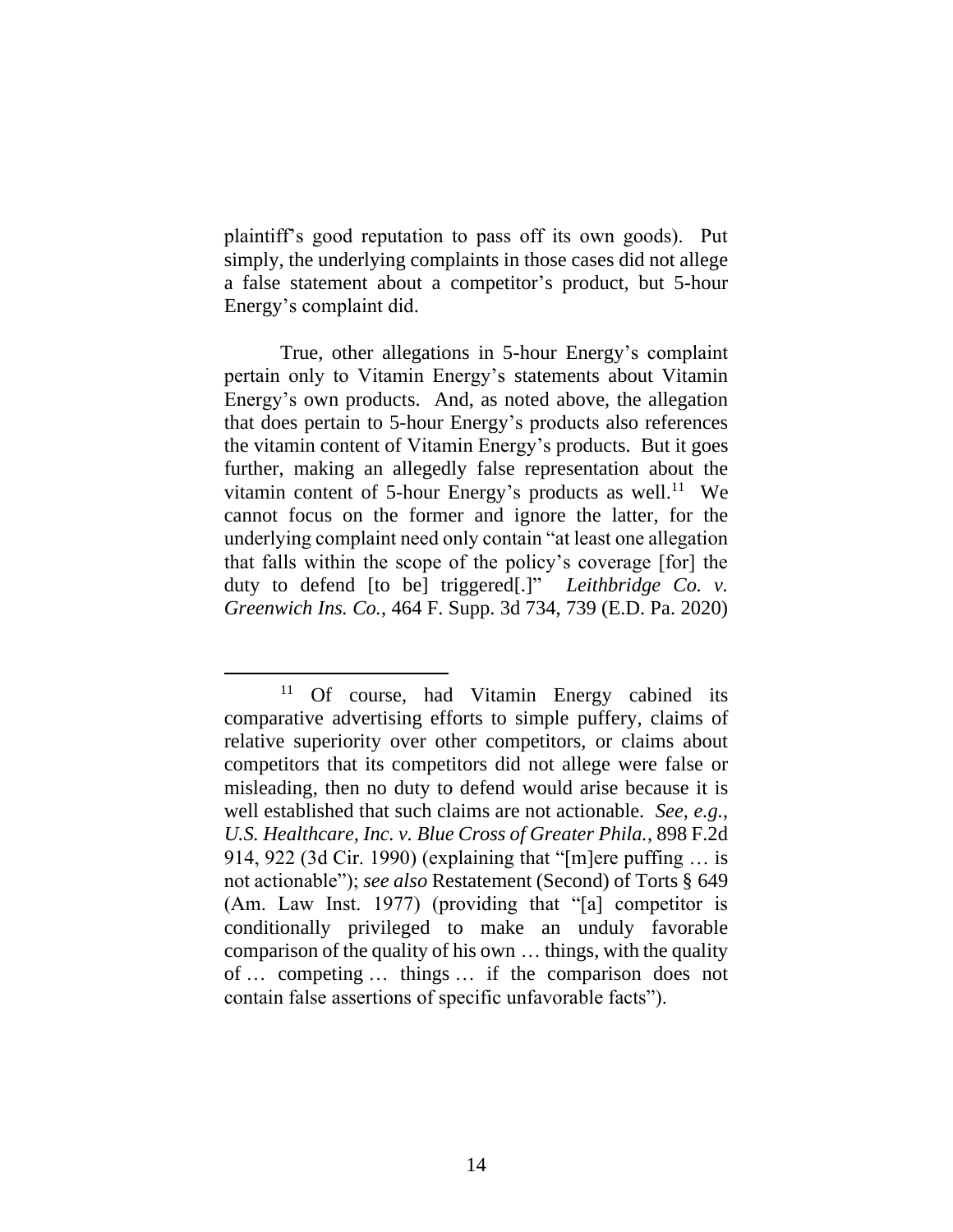(citing *Gen. Accident Ins. Co. of Am. v. Allen*, 692 A.2d 1089, 1095 (Pa. 1997)).

For a similar reason, we reject Evanston's argument that coverage should be denied because the "gravamen" of 5-hour Energy's complaint is that Vitamin Energy's slogan promoting "up to 7 HOURS of Energy" (J.A. at 276-77 ¶ 29) amounts to trademark infringement. (Answering Br. at 33.) Even assuming that 5-hour Energy is more concerned with trademark infringement than its other claims, the question for us is "whether *a* claim against an insured is potentially covered[,]" not whether the most salient claim is potentially covered. *Jerry's Sport Ctr.*, 2 A.3d at 541 (emphasis added). Here, the alleged comparative advertising injury is potentially covered.

In reaching that conclusion, we note again that the duty to defend is broader than the duty to indemnify. The duty "is not limited to meritorious actions; it even extends to actions that are groundless, false, or fraudulent as long as there exists the possibility that the allegations implicate coverage." *Id.* (internal quotation marks and citation omitted). The 5-hour Energy complaint, when read in favor of coverage, raises allegations that are "potentially within the scope of the policy." *Moore*, 228 A.3d at 265 (emphasis omitted) (internal quotation marks and citation omitted). The truth of those allegations, their merits under applicable state and federal law, and Evanston's ultimate duty to indemnify are "not at issue when determining whether there is a duty to defend[.]" *Id.* We therefore do not opine on those issues, stopping at the conclusion that 5-hour Energy's complaint raises the possibility of an Advertising Injury as defined in the Policy.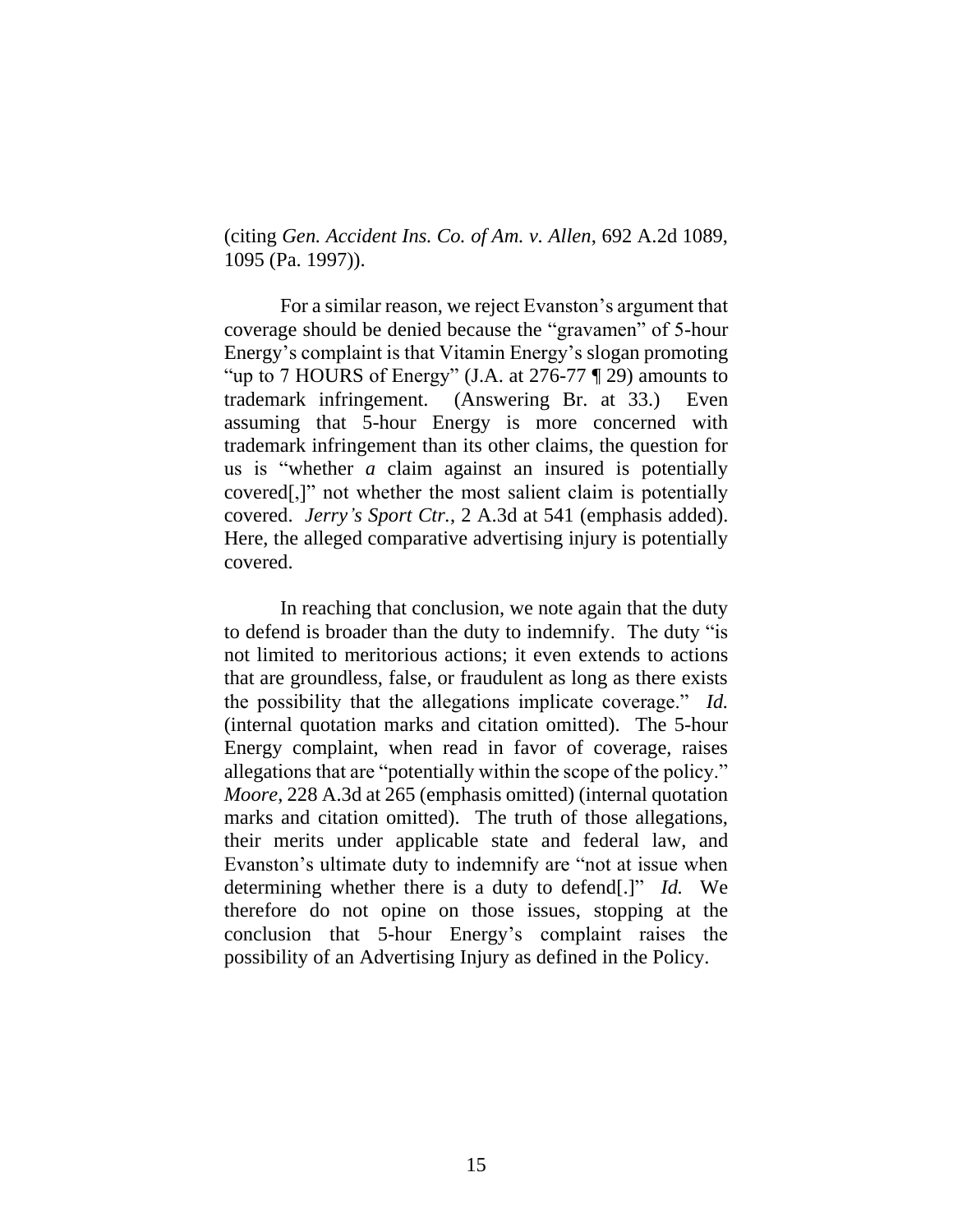#### **B. Coverage Exclusions**

Evanston argues that, even if 5-hour Energy's complaint alleges an Advertising Injury, certain Policy exclusions apply and thus bar coverage.<sup>12</sup> As the insurer, Evanston bears the burden of establishing the applicability of exclusions, and we construe the exclusions in favor of coverage. *Cosenza*, 258 F.3d at 206-07. Based on the presently required reading of 5-hour Energy's complaint, with all inferences being in favor of coverage, Evanston has not carried its burden, at least not insofar as it seeks to avoid the duty to defend at this stage.

Evanston first points to what it calls the Policy's "Intellectual Property" exclusion. (Answering Br. at 36-37.) That exclusion eliminates coverage for

> any Claim based upon or arising out of Personal Injury or Advertising Injury arising out of piracy, unfair competition, the infringement of copyright, title, trade dress, slogan, service mark, service name or trademark, trade name, patent, trade secret or other intellectual property right[.]

<sup>&</sup>lt;sup>12</sup> The District Court did not reach Evanston's exclusion arguments, which were timely raised below, because it held that 5-hour Energy's complaint does not allege an Advertising Injury. Because "our interpretation of [an insurance policy] is a question of law over which we exercise plenary review," *Ramara*, 814 F.3d at 674, we may address the applicability of the exclusions in the first instance. We do so in the interest of judicial economy.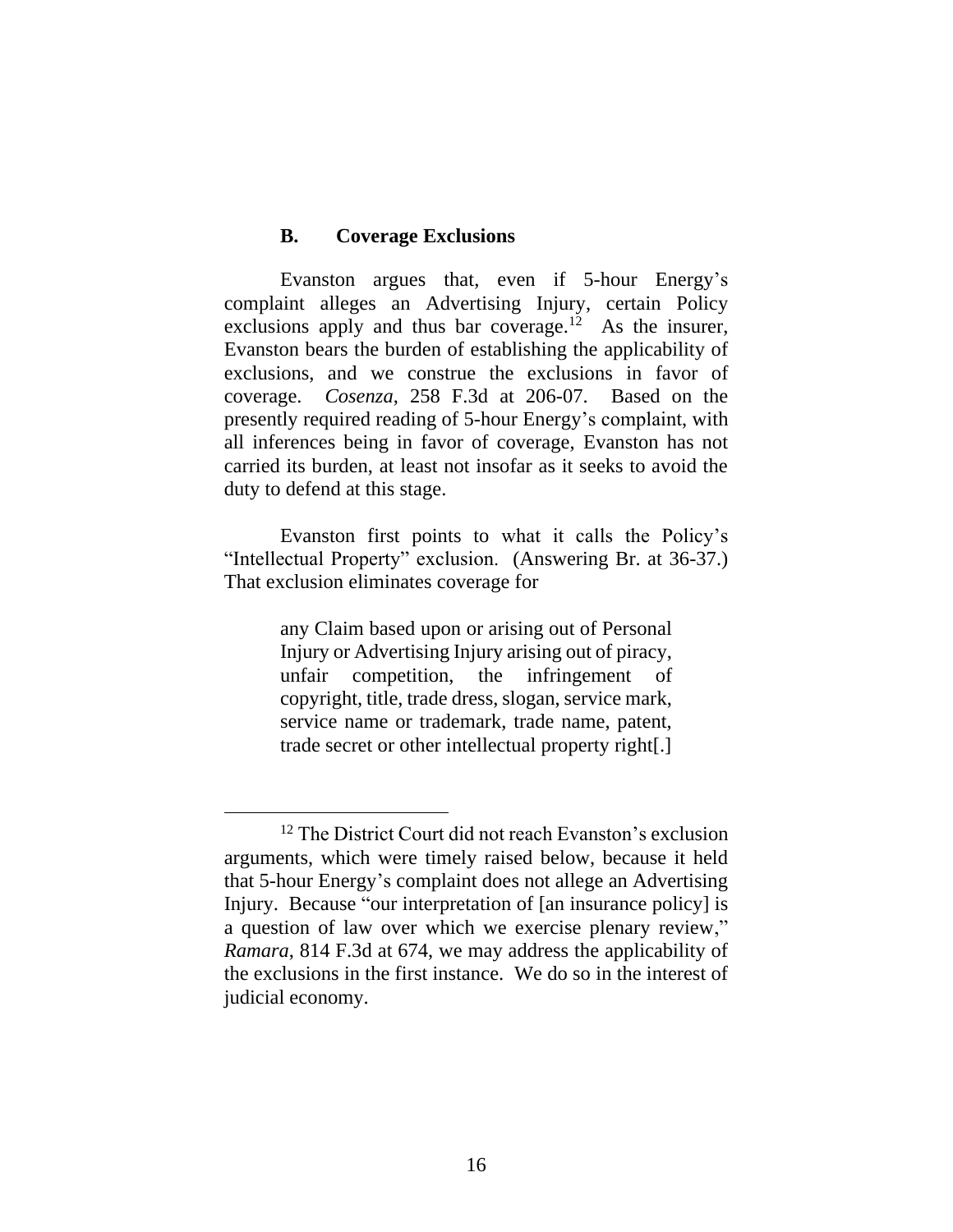(J.A. at 191.) Although 5-hour Energy's complaint does allege trademark infringement, Vitamin Energy does not seek coverage based on that claim. Rather, the alleged wrong that Vitamin Energy relies on to invoke the duty to defend is the comparative advertisement supposedly misrepresenting the vitamin content of 5-hour Energy's products, and that potentially does fall within the scope of an Advertising Injury as defined in the Policy. An exclusion that may apply to only some allegations does not excuse Evanston from its obligation to defend the entire lawsuit, which obligation continues "as long as at least one claim is potentially covered by the policy." *Post v. St. Paul Travelers Ins. Co.*, 691 F.3d 500, 521 (3d Cir. 2012) (citation omitted).

Even so, Evanston argues that the Intellectual Property exclusion's "unfair competition" language bars coverage for 5 hour Energy's claim for unfair competition under Michigan law. (J.A. at 191.) Perhaps the claim for disparagement in 5 hour Energy's lawsuit might be considered a claim for "unfair competition" under the Michigan statute, which is cited in the underlying complaint. Mich. Comp. Laws  $§$  445.903(1)(f);<sup>13</sup> *Action Auto Glass v. Auto Glass Specialists*, 134 F. Supp. 2d 897, 899 (W.D. Mich. 2001). But, as we have observed elsewhere, the term "unfair competition" does not have a singular, unambiguous meaning. *Granite State Ins. Co. v. Aamco Transmissions, Inc.*, 57 F.3d 316, 319 (3d Cir. 1995). In context, "unfair competition" in the Intellectual Property

<sup>&</sup>lt;sup>13</sup> Although 5-hour Energy's complaint asserts a cause of action for "Unfair Competition under MCL § 445.903" (J.A. at 294), that statute is actually titled "Unfair, unconscionable, or deceptive methods, acts, or practices; promulgation of rules[.]" Mich. Comp. Laws § 445.903.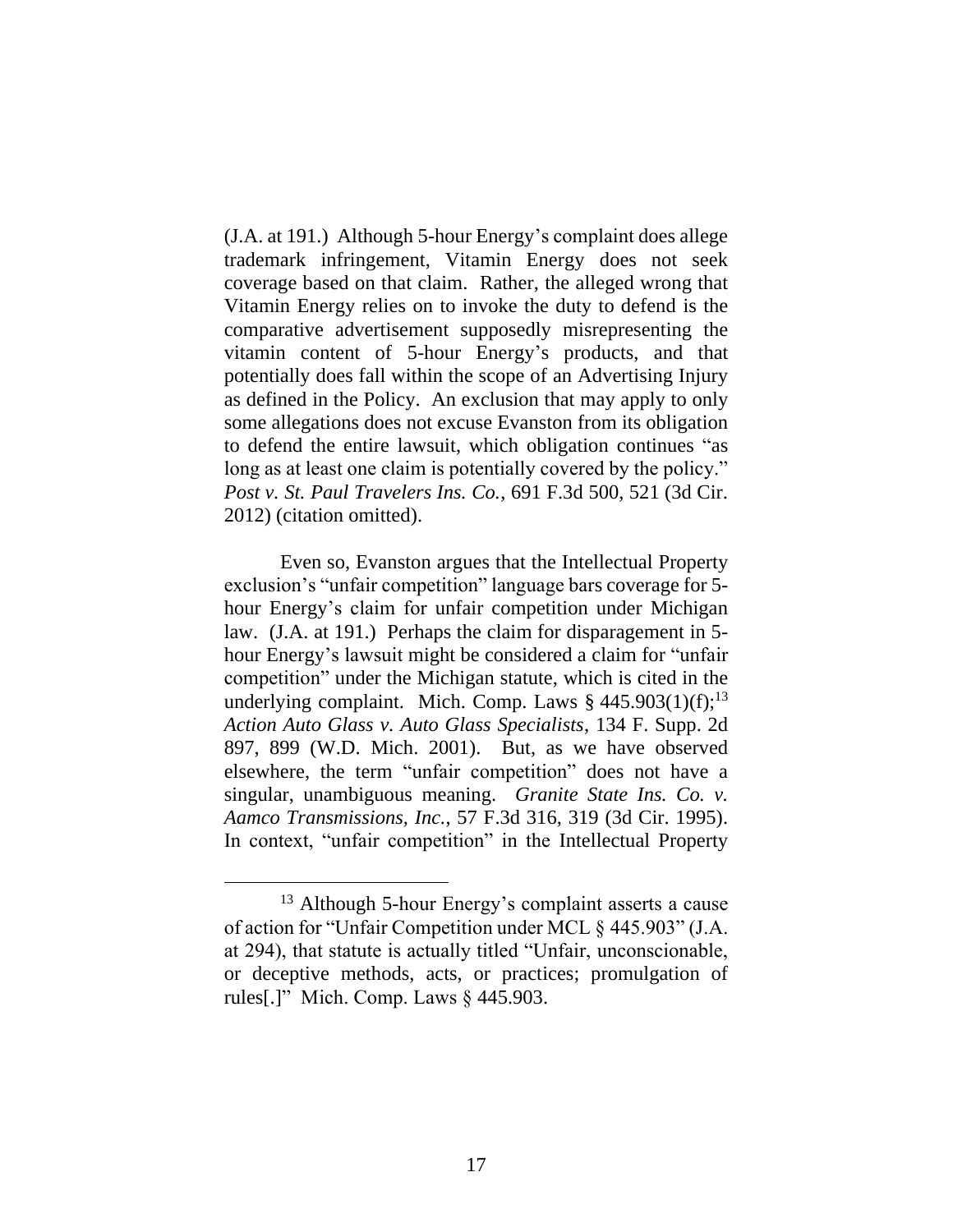exclusion gains meaning from its neighbors – "piracy, … the infringement of copyright, title, trade dress, slogan, service mark, service name or trademark, trade name, patent, trade secret or other intellectual property right[.]" (J.A. at 191.) *See Post*, 691 F.3d at 520 ("Words are known by the company they keep." (quoting *Northway Vill. No. 3, Inc. v. Northway Props., Inc.*, 244 A.2d 47, 50 (Pa. 1968))). As used in the Policy, those terms refer narrowly and consistently to intellectual property rights, and so should "unfair competition[.]" *Cf. JAR Lab'ys LLC v. Great Am. E & S Ins. Co.*, 945 F. Supp. 2d 937, 945-46 (N.D. Ill. 2013) (construing "unfair competition" as "targeting a narrow subset of intellectual property violations that does not include [underlying] false advertising and related claims"). The term thus does not necessarily bar coverage based on allegations supporting a potential disparagement claim under Michigan law. Indeed, if the exclusion did bar coverage because of allegations supporting a potential disparagement claim, it would arguably render the Policy's coverage of injury from "disparaging material" (J.A. at 185) a nullity, which we doubt the parties intended. In any event, the duty to defend is not defeated at this juncture by Evanston's preferred reading of Michigan law.

Next, Evanston argues that the "Incorrect Description" and "Failure to Conform" exclusions bar coverage based on claims against Vitamin Energy for its representations about its own products' "steroid-like" performance and vitamin content. (Answering Br. at 38-39.) The Incorrect Description exclusion bars coverage for "any Claim based upon or arising out of Advertising Injury arising out of a mistake in advertised price or incorrect description of any product, good or operation[.]" (J.A. at 191.) The Failure to Conform exclusion bars coverage for "any Claim based upon or arising out of the failure of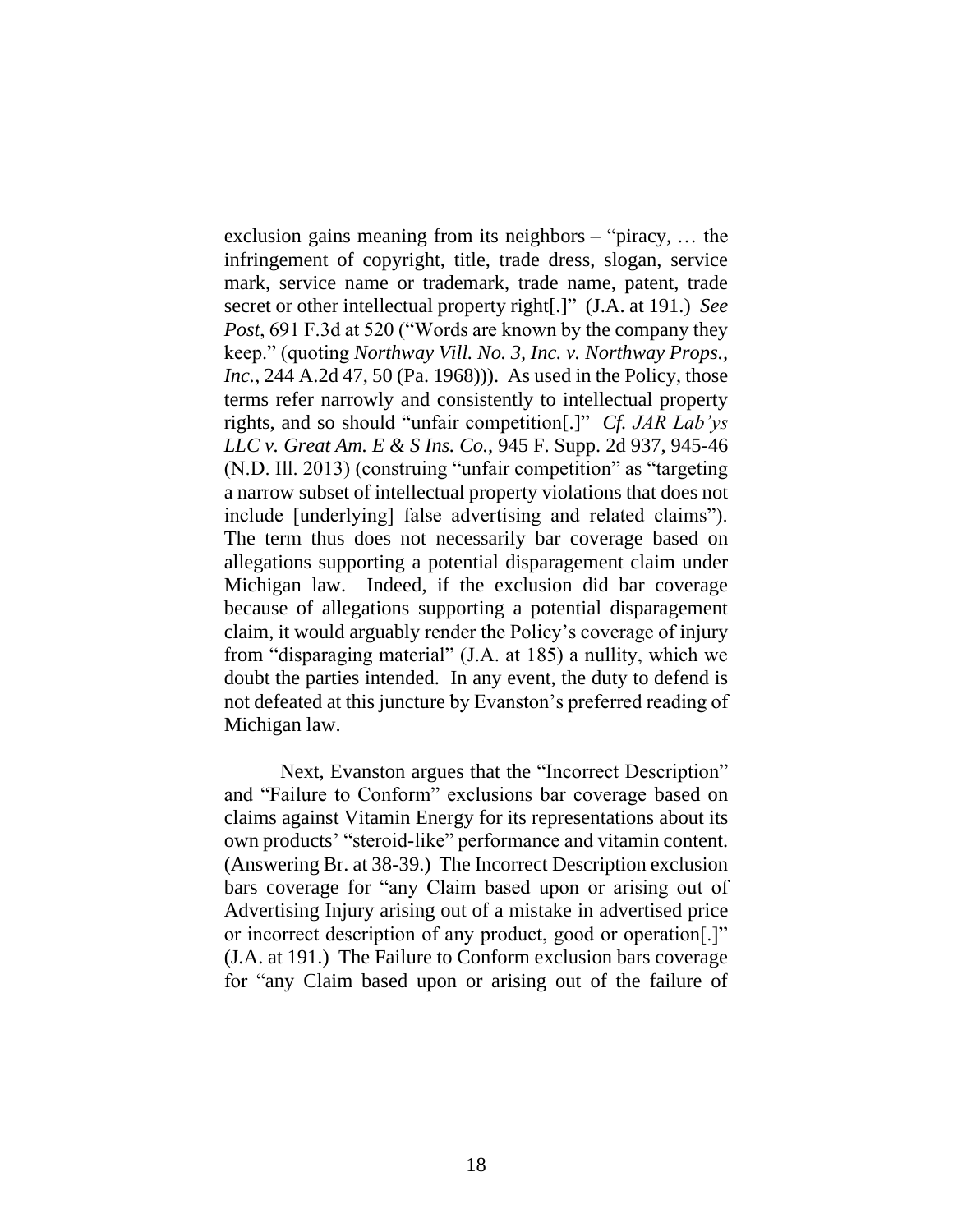products, goods or services to conform with any statement of quality or performance made in the Named Insured's Advertisement." (J.A. at 191.) Relying on other cases interpreting similar provisions, Evanston asserts that the exclusions pertain to descriptions of the insured's own products. Be that as it may, as discussed above, it is Vitamin Energy's alleged misrepresentation of the ingredients in 5-hour Energy's products, not Vitamin Energy's own products, that creates the possibility of coverage. *See supra* Section II.A. Accordingly, the exclusions do not affect Evanston's duty to defend the lawsuit. *See Post*, 691 F.3d at 521 ("This exclusion would only excuse [the insurer's] duty to defend [the insured] if the possibility of [the underlying plaintiff's] recovery could be confined solely to [the excluded claim]."). Moreover, as with the Intellectual Property exclusion, if the Incorrect Description and Failure to Conform exclusions were read broadly to encompass allegations supporting a potential disparagement claim, then the exclusions would render the Policy's coverage for injury arising out of "disparaging material" a nullity, which again we doubt the parties intended.

Finally, Evanston refers to two "Knowing" exclusions, arguing that they bar coverage for 5-hour Energy's claims. (Answering Br. at 39-41.) Those two exclusions bar coverage for the following:

> [A]ny Claim based upon or arising out of Personal Injury or Advertising Injury caused by or at the direction of the Insured with the knowledge that the act would violate the rights of another and would inflict Personal Injury or Advertising Injury; [or]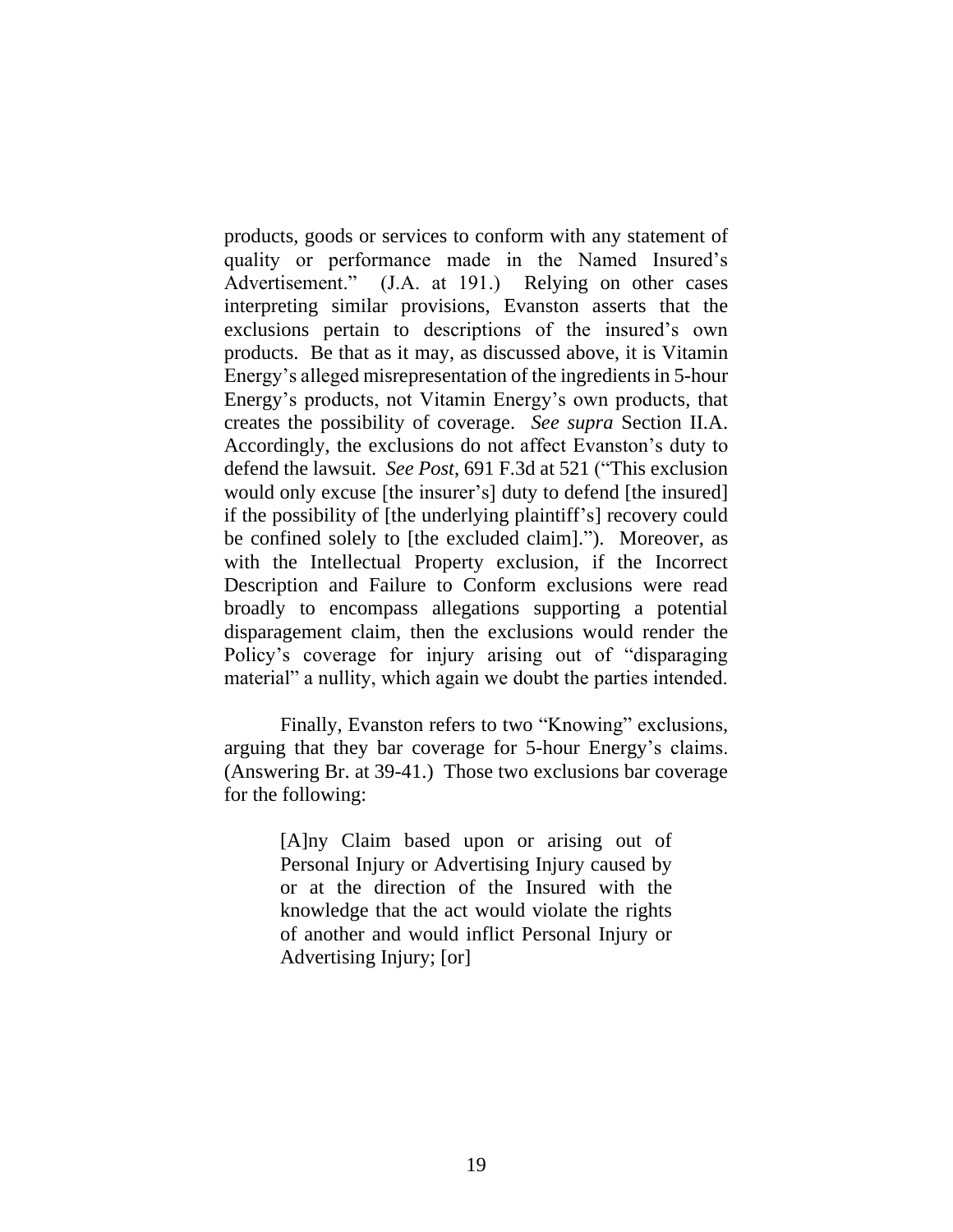[A]ny Claim based upon or arising out of Personal Injury or Advertising Injury arising out of the oral or written publication of material, if done by or at the direction of the Insured with the knowledge of its falsity[.]

(J.A. at 191.) Evanston cites 5-hour Energy's allegation that Vitamin Energy infringed on 5-hour Energy's trademarks with actual knowledge that it was doing so. But again, Vitamin Energy seeks coverage based on a different claim: its allegedly false or misleading representation about the vitamin content of 5-hour Energy's products. Vitamin Energy's alleged knowledge of trademark infringement does not eliminate coverage for a disparagement claim, and so does not eliminate the duty to defend. *Post*, 691 F.3d at 521.

We do not intend to signal how the coverage dispute here should ultimately be decided. As already indicated, we are focused now solely on the duty to defend. In that context, only the supporting "factual allegations contained in the [underlying] complaint" are considered. *Cf. Mut. Benefit Ins. Co. v. Haver*, 725 A.2d 743, 745-46 (Pa. 1999) (where factual allegations in complaint made clear that insured had knowledge of danger, applying "knowing endangerment" coverage exclusion even though complaint asserted only negligence claims). Discovery may uncover evidence that Vitamin Energy published the comparative advertisement with knowledge of a falsehood or a resulting injury. *See Moore*, 228 A.3d at 265 (observing that discovery can narrow a case to be clearly outside of coverage, thus terminating the duty to defend). For now, however, we cannot say that the duty to defend is defeated by the Knowing exclusions.